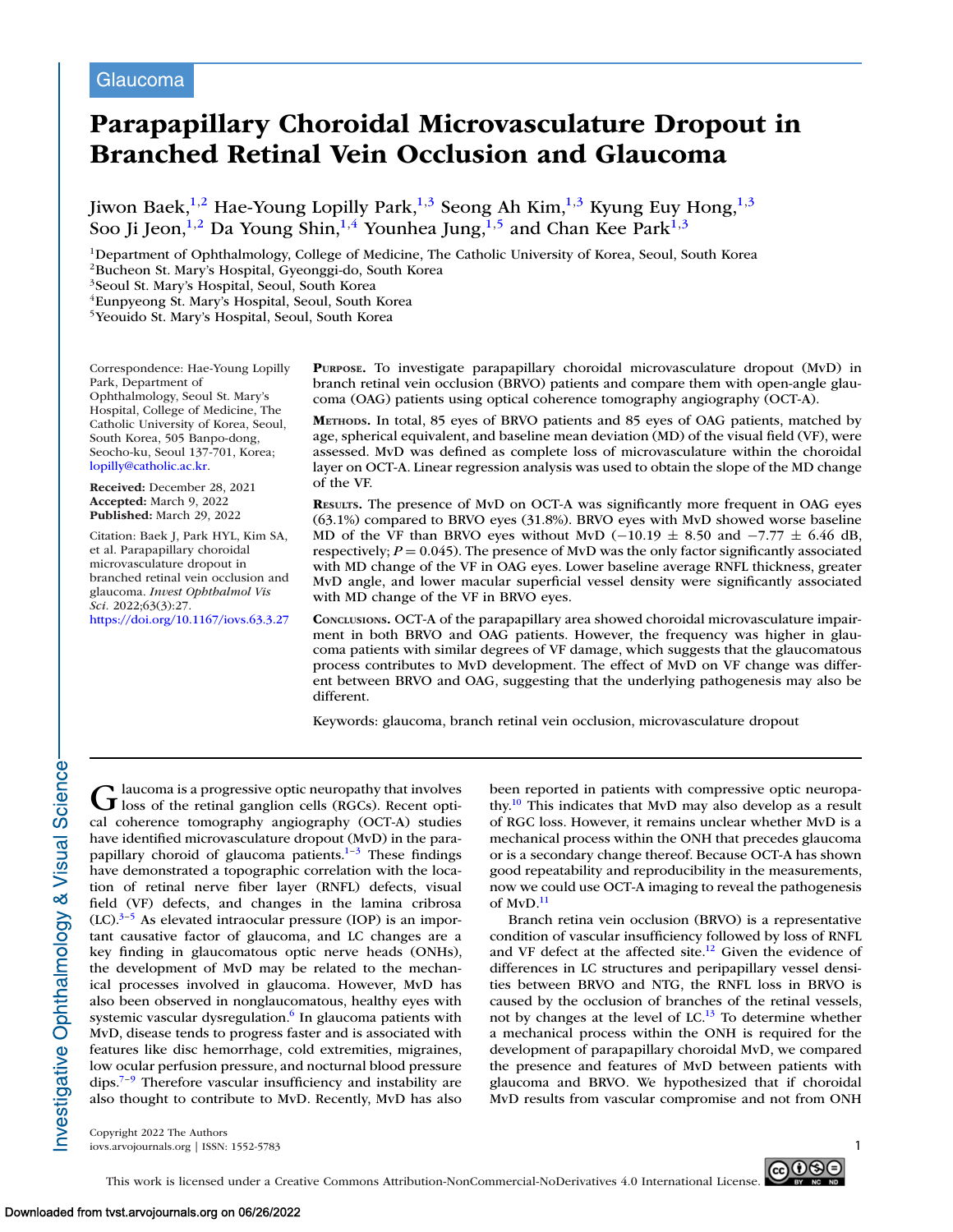changes, it would be seen in BRVO. The purpose of this study was to characterize and compare the parapapillary microvasculature focusing on MvD between BRVO and open-angle glaucoma (OAG) patients.

### **METHODS**

#### **Subjects**

BRVO patients were prospectively enrolled between January 2017 and September 2019 at Seoul St. Mary's Hospital. This study followed the Declaration of Helsinki and guidelines for experimental investigation in human subjects laid down by the Institutional Review Board of Seoul St. Mary's Hospital (KC18RESI0852). Written informed consent was obtained from consecutive patients who met the eligibility criteria.

BRVO was diagnosed on the basis of ophthalmoscopic slit lamp fundus examination and color fundus photographs. BRVO was defined as retinal vein occlusions localized to a retinal sector of obstructed venules, characterized by scattered superficial and deep retinal hemorrhages, venous dilation, intraretinal microvascular abnormalities, and occluded and sheathed retinal venules. BRVO eyes with central macular thickness 300 μm or less were included to avoid interference of macular edema on measurement of VF and OCT-A analysis. Patients with IOP of more than 21 mm Hg, or family history of glaucoma were excluded.

The medical records of OAG patients were obtained from the database of the Catholic Medical Center Glaucoma Progression Study (CMC-GPS). OAG patients in the CMC-GPS database were matched 1:1 by age, spherical equivalent, and baseline mean deviation (MD) of the VF with the BRVO group. OAG was diagnosed by two glaucoma specialists (H.Y.P. and C.K.P.) using the following criteria: open angle on gonioscopic examination, glaucomatous optic disc appearance (e.g., diffuse or localized rim thinning, notch in the rim, or a vertical cup-to-disc ratio  $> 0.6$ , or higher that of the other eye by more than 0.2), and glaucomatous VF loss (a cluster of three points with a probability of  $\lt$ 5% on the pattern deviation map in  $>1$  hemifield, including  $>1$  point with a probability of  $\langle 1\% \rangle$ ; or a cluster of two points with a probability of <1% on two qualifying VFs.

Patients followed up for at least 2 years, with at least four VF examinations, were selected for the study. Patients also had to meet the following criteria to be included: bestcorrected visual acuity (BCVA)  $\geq 20/40$ , spherical refraction within  $\pm$  6.0 diopters (D), cylinder correction within  $\pm$  3.0 D, and MD > -12.00 dB. The exclusion criteria were as follows: glaucoma patients who developed BRVO during follow-up; a history of other retinal disease (such as diabetic or hypertensive retinopathy); a history of eye trauma or surgery (with the exception of uncomplicated cataract surgery); optic nerve diseases other than glaucoma; and a history of systemic or neurological diseases that might affect the VF. If both eyes were eligible for the study, only the right eye was included.

All participants underwent a complete ophthalmological examination including medical history, measurement of BCVA, refraction assessment, slit-lamp biomicroscopy, gonioscopy, Goldmann applanation tonometry, measurement of central corneal thickness using ultrasound pachymetry (Tomey Corp., Nagoya, Japan), measurement of axial length using ocular biometry (IOL Master; Carl Zeiss Meditec, Jena, Germany), dilated stereoscopic optic disc examination, red-free fundus photography (Canon, Tokyo, Japan), OCT (Cirrus OCT; Carl Zeiss Meditec), Humphrey VF examination using the Swedish interactive threshold Standard 24-2 algorithm (Carl Zeiss Meditec), and OCT-A (DRI OCT Triton; Topcon Corp., Tokyo, Japan). The included patients were followed up every one to three months with color disc and fundus photography. VF and OCT examinations were performed at six-month intervals.

#### **OCT-A Examination**

A commercial, swept-source OCT-A device (DRI OCT Triton; Topcon) was used for imaging the macular and parapapillary regions. The central wavelength was 1,050 nm, the acquisition speed was 100,000 A-scans/s, and the axial and transverse resolutions were 7 and 20 μm, respectively. Cubes measuring  $4.5 \times 4.5$  mm were scanned with 320 clusters of four repeated B-scans centered on the optic disc and the macula in each cube.

The deep-layer parapapillary microvasculature in the relevant region was evaluated using *en face* images generated by automated layer segmentation of signals from the retinal pigment epithelium, which extended to the outer scleral border. MvD was defined as focal, sectoral capillary dropout within the visible microvascular network. MvD was identified based on a dropout width >twofold that of the visible juxtapapillary microvessels (Fig. 1A). Two independent observers (H.Y.P and S.A.K.) blinded to the clinical data identified MvD. Disagreements were resolved by a third observer (C.K.P.). Only clear images (quality scores >30 and no motion blurring) were analyzed.

The circumferential extent of MvD was measured using ImageJ software [\(http://rsb.info.nih.gov/ij/index.html\)](http://rsb.info.nih.gov/ij/index.html). Two lines were drawn from the disc center to the points where the MvD border met the disc margin (Fig. 1B). The angle between these two lines was the angular extent of MvD. All angles were measured by two independent observers (H.Y.P. and S.A.K.) blinded to the clinical data. The angles were measured twice by each observer, and the mean of the four values was used for the analysis.

The automatically segmented retinal vascular plexus consists of superficial and deep layers. Vessel density (VD) of the superficial layer represented the macular VD in this study and was calculated automatically by the built-in



**FIGURE 1.** Detection of MvD and measurement of its extent. (**A** and **B**) Choroidal layer on the en face OCT-A images. Focal sectoral capillary dropout with no visible microvascular network adjoining the disc margin on en face images of the choroid was considered to indicate MvD (**A**, *yellow dashed lines*). From the disc center, two lines were drawn to the points at which the MvD border met the disc margin (**B**, *yellow solid lines*), and the angle between these two lines was taken as the extent of MvD  $(\theta)$ .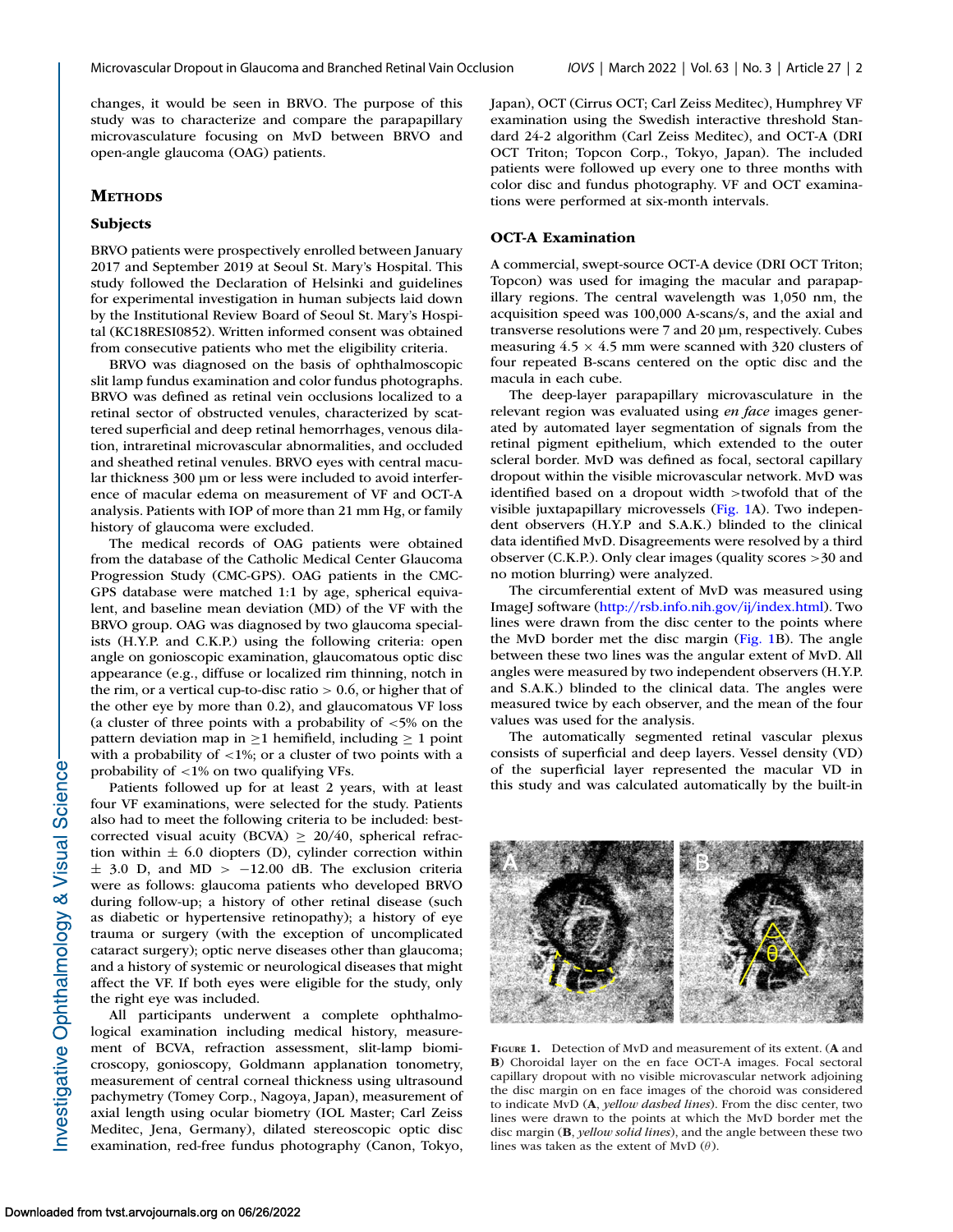software of the DRI OCT Triton, ImageNet software (ImageNet 6, ver. 1.19.11030; Topcon), which removed the deep retinal and choriocapillary layers through an algorithm. According to the default setting of the device, the superficial vascular plexus extends from 2.6 μm below the internal limiting membrane to 15.6 μm below the junction of the inner plexiform layer and inner nuclear layer. VD measurements were obtained over five subfields with an Early Treatment Diabetic Retinopathy Study grid overlay combining the two inner rings.<sup>14</sup>

#### **MD Change of the VF**

Patients with at least four reliable VF test results (defined as < 15% false-negatives, < 15% false-positives, and < 20% fixation losses) were included in the analysis. We performed linear regression analysis to obtain the slope of the MD change of the VF.

#### **Data Analysis**

Student's *t*-test and the  $\chi^2$  test were used to compare continuous and categorical variables, respectively. Interobserver difference in MvD identifications were evaluated using к coefficients. Interobserver difference in measuring MvD angle was calculated as the intraclass correlation coefficients (ICCs) and their confidence intervals (CIs) in 30 randomly selected images. Logistic regression analysis was used to identify factors associated with the presence of MvD, whereas linear regression analysis was used to identify factors associated with the extent of MvD. Univari-

**TABLE 1.** Demographics and Clinical Characteristics

ate and multivariate logistic regression analyses were used to identify factors associated with the MD change of the VF. Independent variables with *P* values < 0.10 in the univariate model were included in the multivariate model. A *P* value < 0.05 was considered to indicate statistical significance. All statistical analyses were performed using SPSS Statistics software (ver. 16.0; IBM Corp., Armonk, NY, USA).

#### **RESULTS**

In total, 85 BRVO eyes and 85 OAG eyes were included in the study, of patients matched on the basis of age, spherical equivalent, and baseline MD. Interobserver agreement in terms of MvD identification was excellent ( $\kappa = 0.912$ ; 95% CI, 0.897–0.945; *P* < 0.001). Interobserver agreement in terms of MvD angle measurement was excellent  $(ICC =$ 0.896; 95% CI, 0.881–0.910; *P* < 0.001). The baseline characteristics are compared between the BRVO and OAG eyes in Table 1. Although the eyes were matched according to the baseline MD of the VF, there was in fact a significant difference between the BRVO and OAG eyes in terms of pattern standard deviation (6.68  $\pm$  3.94 and 5.43  $\pm$  3.89, respectively;  $P = 0.039$ ). The presence of MvD on OCT-A was significantly more frequent in OAG (63.1%) compared to BRVO  $(31.8\%)$  eyes ( $P < 0.001$ ), while the presence of β*-*peripapillary atrophy (β-PPA) showed no difference (*P* = 0.434). The location was predominant in the superior region in BRVO (69.4%), however, the predominant location in OAG was in the inferior region (77.6%) and this showed significant difference between groups ( $P < 0.001$ ). In eye showing

| <b>Variables</b>                     | BRVO Eyes $(n = 85)$              | OAG Eyes $(n = 85)$               | P Value              |
|--------------------------------------|-----------------------------------|-----------------------------------|----------------------|
| Age at diagnosis $(y)$               | $72.64 \pm 11.53$                 | $73.62 \pm 10.73$                 | $0.982^*$            |
| Male                                 | 40 (47.1%)                        | 38 (44.7%)                        | $0.439^{\dagger}$    |
| History of systemic hypertension     | 36 (42.4%)                        | $43(50.6\%)$                      | $0.178^{\dagger}$    |
| History of diabetes mellitus         | 22 (25.9%)                        | $23(27.1\%)$                      | $0.500^{\dagger}$    |
| Spherical equivalent (D)             | $-1.05 \pm 2.51$                  | $-1.00 \pm 1.79$                  | $0.824*$             |
| Axial length (mm)                    | $23.66 \pm 1.19$                  | $23.20 \pm 3.55$                  | $0.414*$             |
| Central corneal thickness (µm)       | $520.69 \pm 35.13$                | $515.47 \pm 31.15$                | $0.415$ <sup>*</sup> |
| Baseline IOP (mm Hg)                 | $15.23 \pm 6.21$                  | $14.18 \pm 6.79$                  | $0.308^*$            |
| Mean follow-up IOP (mm Hg)           | $14.19 \pm 3.31$                  | $14.22 \pm 3.07$                  | $0.946^*$            |
| Baseline average RNFL thickness (µm) | $75.59 \pm 15.21$                 | $72.58 \pm 12.53$                 | $0.161^*$            |
| VF examination                       |                                   |                                   |                      |
| Baseline MD (dB)                     | $-7.37 \pm 7.42$                  | $-7.15 \pm 6.95$                  | $0.751$ <sup>*</sup> |
| Baseline PSD (dB)                    | $6.68 \pm 3.94$                   | $5.43 \pm 3.89$                   | $0.039^*$            |
| Last MD $(dB)$                       | $-8.67 \pm 8.27$                  | $-8.38 \pm 6.23$                  | $0.799$ <sup>*</sup> |
| Last PSD (dB)                        | 7.37 $\pm$ 4.05                   | 7.45 $\pm$ 4.22                   | $0.901^*$            |
| Presence of DH                       | 11 (12.9%)                        | $5(5.9\%)$                        | $0.094^{\dagger}$    |
| Presence of $\beta$ -PPA             | 58 (65.9%)                        | $60(70.6\%)$                      | $0.434^{\dagger}$    |
| Presence of MvD on OCT-A             | 27 (31.8%)                        | 53 (63.1%)                        | $< 0.001^{\dagger}$  |
| MvD angle                            | $22.55^{\circ} \pm 26.35^{\circ}$ | $16.00^{\circ} \pm 23.73^{\circ}$ | $0.154$ <sup>*</sup> |
| Parapapillary superficial VD         | $46.72\% \pm 10.54\%$             | $49.93\% \pm 10.26\%$             | $0.930^*$            |
| Macular superficial VD               |                                   |                                   |                      |
| Global                               | $43.59\% \pm 5.74\%$              | $44.16 \pm 5.56\%$                | $0.421$ <sup>*</sup> |
| Superior quadrant                    | $45.99\% \pm 5.96\%$              | $44.71 \pm 9.27\%$                | $0.070*$             |
| Temporal quadrant                    | $42.37\% \pm 5.05\%$              | $44.42 \pm 5.72\%$                | $0.059^*$            |
| Inferior quadrant                    | $42.87\% \pm 8.15\%$              | $45.74 \pm 6.13\%$                | $0.237*$             |
| Nasal quadrant                       | $43.16\% \pm 4.96\%$              | $41.86 \pm 5.64\%$                | $0.451$ <sup>*</sup> |

PSD, pattern standard deviation; DH, disc hemorrhage.

Data are mean <sup>±</sup> standard deviation unless otherwise indicated. Factors with statistical significance are shown in bold. \* Student's *<sup>t</sup>*-test.

 $\dagger \chi^2$  test.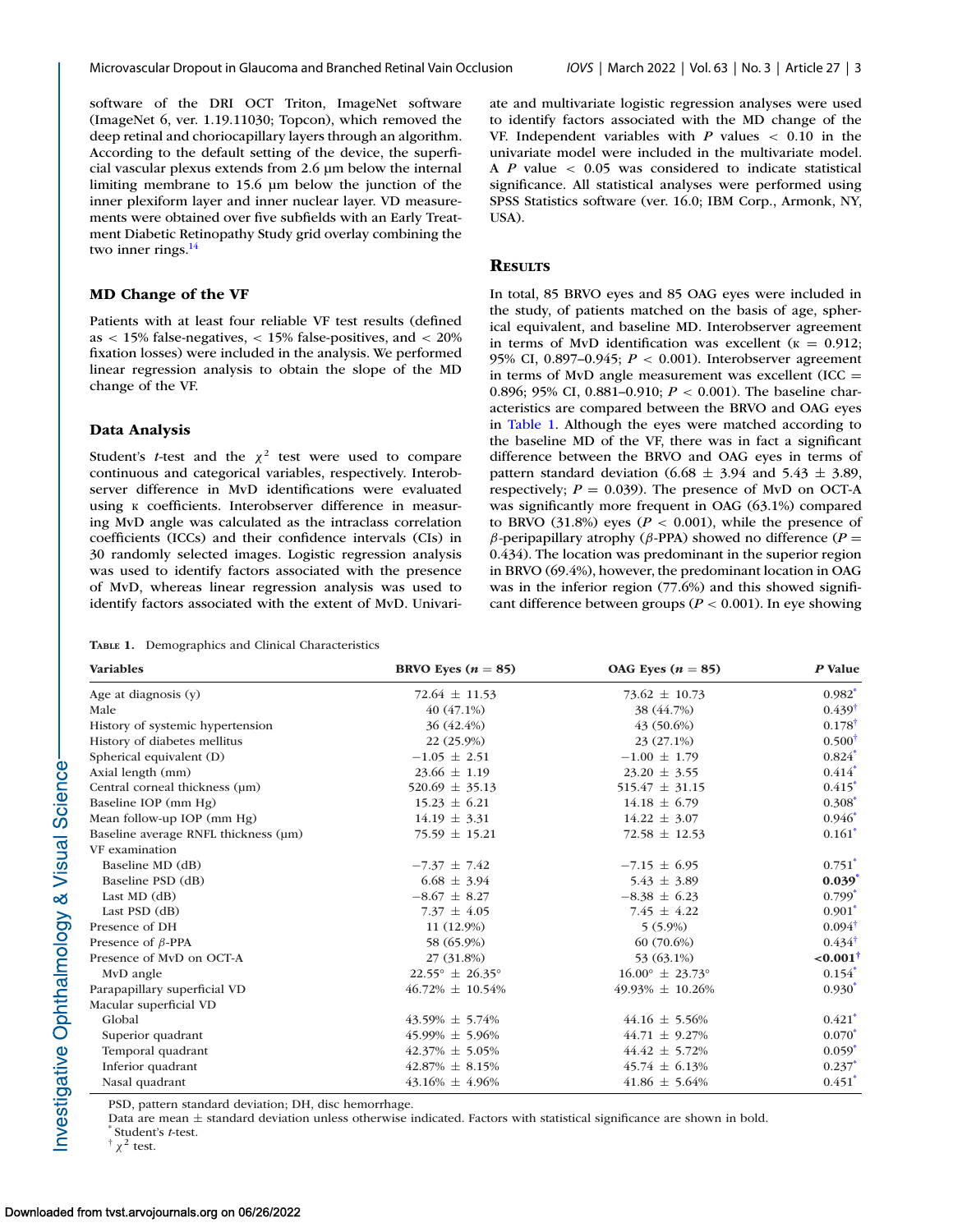

**FIGURE 2.** Findings in a patient with BRVO and glaucoma. (**A**) Fundus or red-free photographs. (**B**) Pattern deviation map of the VF. (**C**, **D**) En face OCT-A images obtained in the (**C**) inner-retinal and (**D**) choroidal layers. The upper image shows a BRVO patient, and the lower image shows a glaucoma patient. The BRVO patient had a cotton-wool patch and hemorrhage along the inferotemporal region of the retina (**A-1**). This patient had a superior VF defect (**B-1**). After resolution of the edema and hemorrhage, OCT-A images were obtained and showed a loss of inferotemporal superficial vessel density (**C-1**), without MvD, in the choroidal layer (**D-1**). The glaucoma patient with inferotemporal RNFL (**A-2**) had a similar VF defect (**B-1**). A loss of inferotemporal superficial vessel density (**C-2**) corresponding to the RNFL loss with MvD in the choroidal layer can be seen (**D-2**, *yellow dashed line*).

**TABLE 2.** Comparison Between Eyes With and Without Microvasculature Dropout

| <b>Variables</b>                     | <b>BRVO Eyes</b><br>With MvD<br>$(n = 27)$ | <b>BRVO Eyes</b><br><b>Without MvD</b><br>f ( <i>n</i> = 58) | P Value              | <b>OAG</b> Eyes With<br>MvD $(n = 53)$ | <b>OAG</b> Eyes<br>Without MvD<br>$(n = 21)$ | P Value              |
|--------------------------------------|--------------------------------------------|--------------------------------------------------------------|----------------------|----------------------------------------|----------------------------------------------|----------------------|
|                                      |                                            |                                                              |                      |                                        |                                              |                      |
| Age at diagnosis $(y)$               | $72.96 \pm 14.20$                          | $71.95 \pm 10.18$                                            | $0.716^*$            | $73.94 \pm 11.48$                      | $72.67 \pm 9.74$                             | $0.478$ <sup>*</sup> |
| Male                                 | 13 (48.1%)                                 | 27 (46.6%)                                                   | $1.000^{\dagger}$    | 18 (35.3%)                             | (54.5%)                                      | $0.114^{\dagger}$    |
| History of systemic hypertension     | 13 (48.1%)                                 | 23 (39.7%)                                                   | $0.488^{\dagger}$    | 32 (62.7%)                             | 11 (33.3%)                                   | $0.014^{\dagger}$    |
| History of diabetes mellitus         | $8(29.6\%)$                                | $14(24.1\%)$                                                 | $0.604^{\dagger}$    | $15(29.4\%)$                           | 8(24.2%)                                     | $0.803^{\dagger}$    |
| Best-corrected visual acuity         | $0.68 \pm 0.32$                            | $0.63 \pm 0.36$                                              | $0.545$ <sup>*</sup> | $0.68 \pm 0.32$                        | $0.68 \pm 0.33$                              | $0.998*$             |
| Spherical equivalent (D)             | $-1.07 \pm 3.19$                           | $-1.09 \pm 2.11$                                             | $0.534$ <sup>*</sup> | $-1.03 \pm 2.11$                       | $-1.07 \pm 1.15$                             | $0.562^*$            |
| Axial length (mm)                    | $23.59 \pm 1.37$                           | $23.70 \pm 1.11$                                             | $0.769*$             | $23.29 \pm 4.15$                       | $23.02 \pm 0.61$                             | $0.804*$             |
| Central corneal thickness (um)       | $513.32 \pm 22.90$                         | $524.69 \pm 39.99$                                           | $0.260^*$            | $513.72 \pm 34.53$                     | $517.35 \pm 28.16$                           | $0.667*$             |
| Baseline IOP (mm Hg)                 | $15.44 \pm 6.49$                           | $15.15 \pm 6.14$                                             | $0.850*$             | $14.04 \pm 7.25$                       | $14.25 \pm 6.19$                             | $0.896*$             |
| Mean follow-up IOP (mm Hg)           | $14.77 \pm 3.97$                           | $13.91 \pm 3.53$                                             | $0.266*$             | $14.22 \pm 3.44$                       | $14.15 \pm 2.51$                             | $0.927$ <sup>*</sup> |
| Baseline average RNFL thickness (um) | $72.22 \pm 13.19$                          | $77.15 \pm 15.94$                                            | $0.165*$             | $73.15 \pm 11.38$                      | $71.27 \pm 14.28$                            | $0.505*$             |
| VF examination                       |                                            |                                                              |                      |                                        |                                              |                      |
| Baseline MD (dB)                     | $-10.19 \pm 8.50$                          | $-7.77 \pm 6.46$                                             | $0.045^*$            | $-5.44 \pm 4.24$                       | $-5.47 \pm 9.46$                             | $0.320^{*}$          |
| Baseline PSD (dB)                    | 7.19 $\pm$ 3.86                            | $6.45 \pm 3.98$                                              | $0.423$ <sup>*</sup> | $5.51 \pm 3.95$                        | $4.63 \pm 3.01$                              | $0.279*$             |
| Last MD $(dB)$                       | $-10.69 \pm 8.32$                          | $-7.79 \pm 8.16$                                             | $0.145^*$            | $-8.59 \pm 5.50$                       | $-7.73 \pm 7.76$                             | $0.568*$             |
| Last $PSD$ (dB)                      | $8.70 \pm 4.15$                            | $6.78 \pm 3.69$                                              | $0.057^*$            | $7.69 \pm 4.00$                        | $-6.52 \pm 4.56$                             | $0.236^*$            |
| Presence of DH                       | $2(7.4\%)$                                 | 9(15.5%)                                                     | $0.490^{\dagger}$    | $5(9.8\%)$                             | $\Omega$                                     | $0.151^{\dagger}$    |

PSD, pattern standard deviation; DH, disc hemorrhage.

Data are mean <sup>±</sup> standard deviation unless otherwise indicated. Factors with statistical significance are shown in bold. \* Student's *<sup>t</sup>*-test.

<sup>†</sup>  $χ$ <sup>2</sup> test.

MvD, the extent of MvD was greater in BRVO compared to OAG eyes (22.55°  $\pm$  26.35° and 16.00°  $\pm$  23.73°, respectively), but the difference was not statistically significant (*P*  $= 0.154$ ). As shown by the representative cases in Figure 2, a superior VF defect with corresponding inferotemporal parapapillary superficial VD loss was present on OCT-A at the location where BRVO occurred. However, BRVO eyes did not show choroidal MvD on deep choroidal OCT-A map. In contrast, OAG eyes with a similar degree of VF damage had inferotemporal RNFL and VD loss, and a corresponding MvD on the deep choroidal OCT-A map.

BRVO and OAG eyes were classified on the basis of the presence or absence of MvD (Table 2). BRVO eyes with MvD showed worse baseline MD of the VF than BRVO eyes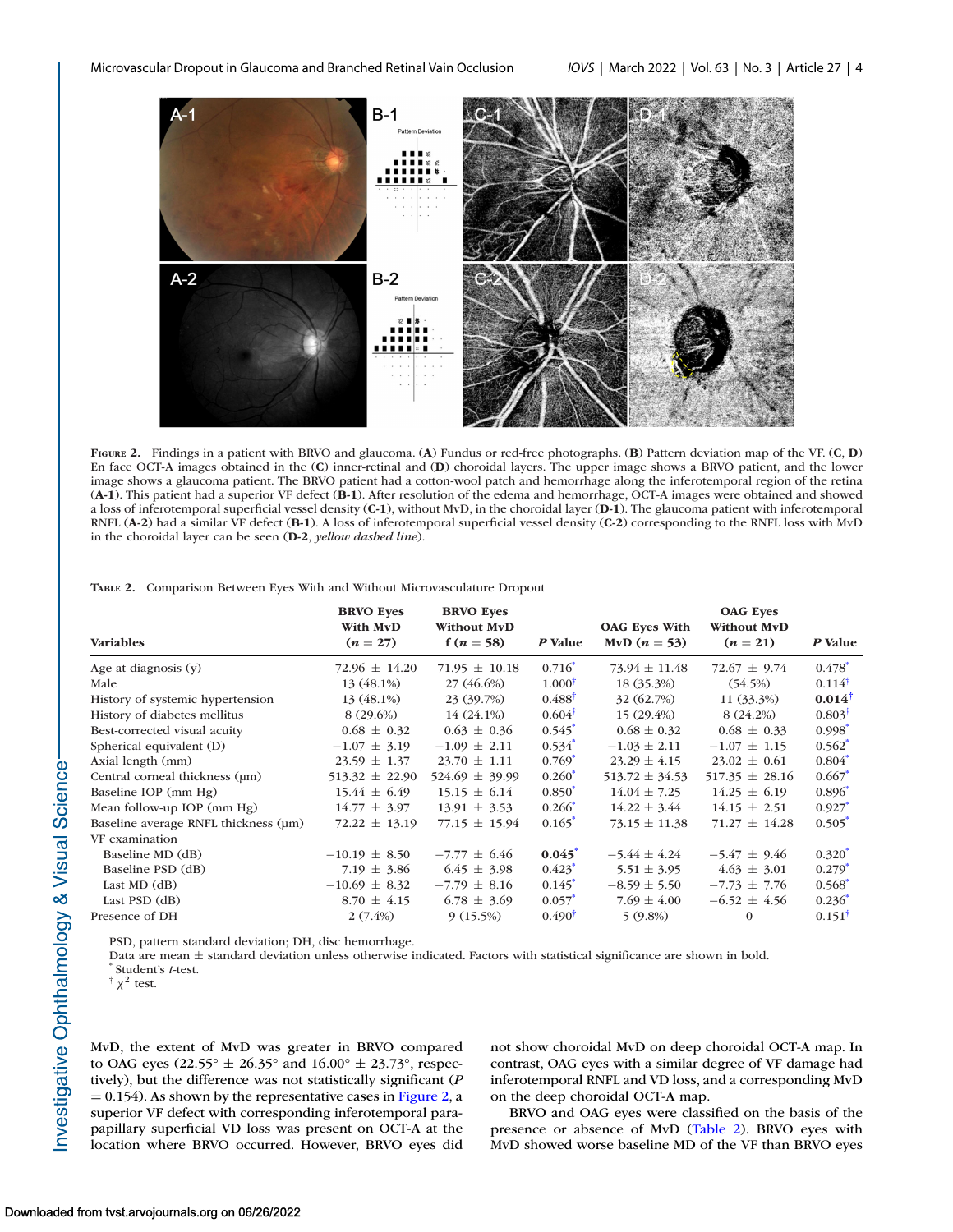<span id="page-4-0"></span>**TABLE 3.** Factors Associated With the Presence and the Extent of Microvasculature Dropout in Eyes With Glaucoma

| <b>Variables</b>                 | <b>Presence of MvD</b> |         | MvD Angle                  |         |
|----------------------------------|------------------------|---------|----------------------------|---------|
|                                  | <b>Beta (95% CI)</b>   | P Value | <b>Beta (95% CI)</b>       | P Value |
| Age                              | $1.092(0.954 - 1.131)$ | 0.686   | $0.245 (-0.377 - 0.866)$   | 0.434   |
| Best-corrected visual acuity     | $0.950(0.226 - 4.002)$ | 0.945   | $3.939 (-22.499 - 30.376)$ | 0.766   |
| Axial length                     | $1.008(0.855 - 1.188)$ | 0.923   | $-5.134(-13.711-3.443)$    | 0.230   |
| Mean baseline IOP                | $1.003(0.939 - 1.072)$ | 0.923   | $-0.928(-2.626-0.770)$     | 0.279   |
| Mean follow-up IOP               | $1.052(0.912 - 1.214)$ | 0.488   | $1.057(0.918 - 1.217)$     | 0.443   |
| Baseline MD of VF                | $0.970(0.954 - 0.993)$ | 0.047   | $0.345(-0.608-1.299)$      | 0.472   |
| Baseline average pRNFL thickness | $0.994(0.972 - 1.058)$ | 0.795   | $-0.169(-0.567-0.229)$     | 0.400   |
| Presence of DH                   | $2.600(0.856 - 5.974)$ | 0.999   | $0.781(0.190 - 3.211)$     | 0.732   |
| Macular superficial VD           | $0.824(0.721 - 0.942)$ | 0.005   | $0.028(-0.920-0.977)$      | 0.952   |

DH, disc hemorrhage.

Factors with statistical significance are shown in bold.

**TABLE 4.** Factors Associated With the Presence and the Extent of Microvasculature Dropout in Eyes With Branch Retinal Vein Occlusion

| <b>Variables</b>                 | <b>Presence of MvD</b> |         | MvD Angle                         |         |
|----------------------------------|------------------------|---------|-----------------------------------|---------|
|                                  | <b>Beta (95% CI)</b>   | P Value | <b>Beta (95% CI)</b>              | P Value |
| Age                              | $0.998(0.959 - 1.039)$ | 0.933   | $-0.045$ ( $-0.653$ to 0.563)     | 0.882   |
| Best-corrected visual acuity     | $0.472(0.107-2.079)$   | 0.321   | $-5.244$ ( $-8.663$ to $-2.826$ ) | 0.001   |
| Axial length                     | $0.769(0.426 - 1.386)$ | 0.382   | $0.269(-1.709)$ to 2.246)         | 0.784   |
| Mean baseline IOP                | $0.941(0.928 - 1.084)$ | 0.941   | $-0.320$ ( $-2.224$ to 1.583)     | 0.738   |
| Mean follow-up IOP               | $1.057(0.918 - 1.217)$ | 0.443   | $0.220$ (-1.696 to 2.137)         | 0.819   |
| Baseline MD of VF                | $0.925(0.867 - 0.986)$ | 0.016   | $-1.497$ ( $-2.899$ to $-0.095$ ) | 0.037   |
| Baseline average pRNFL thickness | $0.981(0.952 - 1.012)$ | 0.226   | $0.134 (-0.235$ to $0.503)$       | 0.470   |
| Presence of DH                   | $0.781(0.190 - 3.211)$ | 0.732   | $0.781(0.190 - 3.211)$            | 0.732   |
| Macular superficial VD           | $0.951(0.929 - 0.977)$ | 0.047   | $-0.936$ ( $-2.126$ to 1.097)     | 0.083   |

DH, disc hemorrhage.

Factors with statistical significance are shown in bold.

without MvD (−10.19  $\pm$  8.50 and −7.77  $\pm$  6.46 dB, respectively;  $P = 0.045$ ). Patients with OAG eyes with MvD were more likely to have a history of systemic hypertension than those with OAG eyes without MvD (62.7% and 33.3%, respectively;  $P = 0.014$ ). MD slope did not differ between BRVO eyes with and without MvD ( $P = 0.250$ ), however, showed significant difference between OAG eyes with and without MvD (−2.97 ± 4.55 and 0.67 ± 13.77 dB/y, respectively; *P*  $= 0.012$ ), having OAG eyes with MvD showing significantly steeper MD slope.

**TABLE 5.** Factors Associated With Mean Deviation of the Visual Field in Eyes With Glaucoma

|                                  | <b>Univariate</b>      |         | Multivariate           |         |
|----------------------------------|------------------------|---------|------------------------|---------|
| <b>Variables</b>                 | OR (95% CI)            | P Value | OR (95% CI)            | P Value |
| Age                              | $0.994(0.954 - 1.035)$ | 0.771   |                        |         |
| Male gender                      | $1.941(0.767 - 4.916)$ | 0.162   |                        |         |
| History of systemic hypertension | $1.500(0.595 - 3.779)$ | 0.390   |                        |         |
| History of diabetes mellitus     | 2.310 (0.709-7.525)    | 0.165   |                        |         |
| Best-corrected visual acuity     | $0.362(0.083 - 1.584)$ | 0.177   |                        |         |
| Axial length                     | $1.106(0.804 - 1.522)$ | 0.534   |                        |         |
| Central corneal thickness        | $1.005(0.985 - 1.024)$ | 0.639   |                        |         |
| Spherical equivalent             | $1.178(0.848 - 1.636)$ | 0.330   |                        |         |
| Mean baseline IOP                | $1.076(0.935 - 1.246)$ | 0.488   |                        |         |
| Mean follow-up IOP               | $1.061(0.910-1.237)$   | 0.451   |                        |         |
| Baseline MD of VF                | $0.877(0.754 - 1.020)$ | 0.088   | $0.862(0.713 - 1.042)$ | 0.773   |
| Baseline PSD of VF               | $1.106(0.997-1.227)$   | 0.056   | $1.020(0.890 - 1.170)$ | 0.125   |
| Baseline average pRNFL thickness | $0.990(0.979 - 1.042)$ | 0.546   |                        |         |
| Presence of DH                   | $2.600(1.456 - 9.974)$ | 0.006   | $3.125(0.923 - 3.974)$ | 0.999   |
| Presence of MvD                  | 12.031 (2.619–25.277)  | 0.001   | 12.121 (2.425–26.597)  | 0.002   |
| MvD angle                        | $1.009(0.987-1.030)$   | 0.175   |                        |         |
| Macular superficial VD           | $0.947(0.864 - 1.039)$ | 0.251   |                        |         |

PSD, pattern standard deviation; VD, vessel density.

Factors with *P* < 0.1 in univariate analysis were included in multivariate analysis. Factors with statistical significance are shown in bold.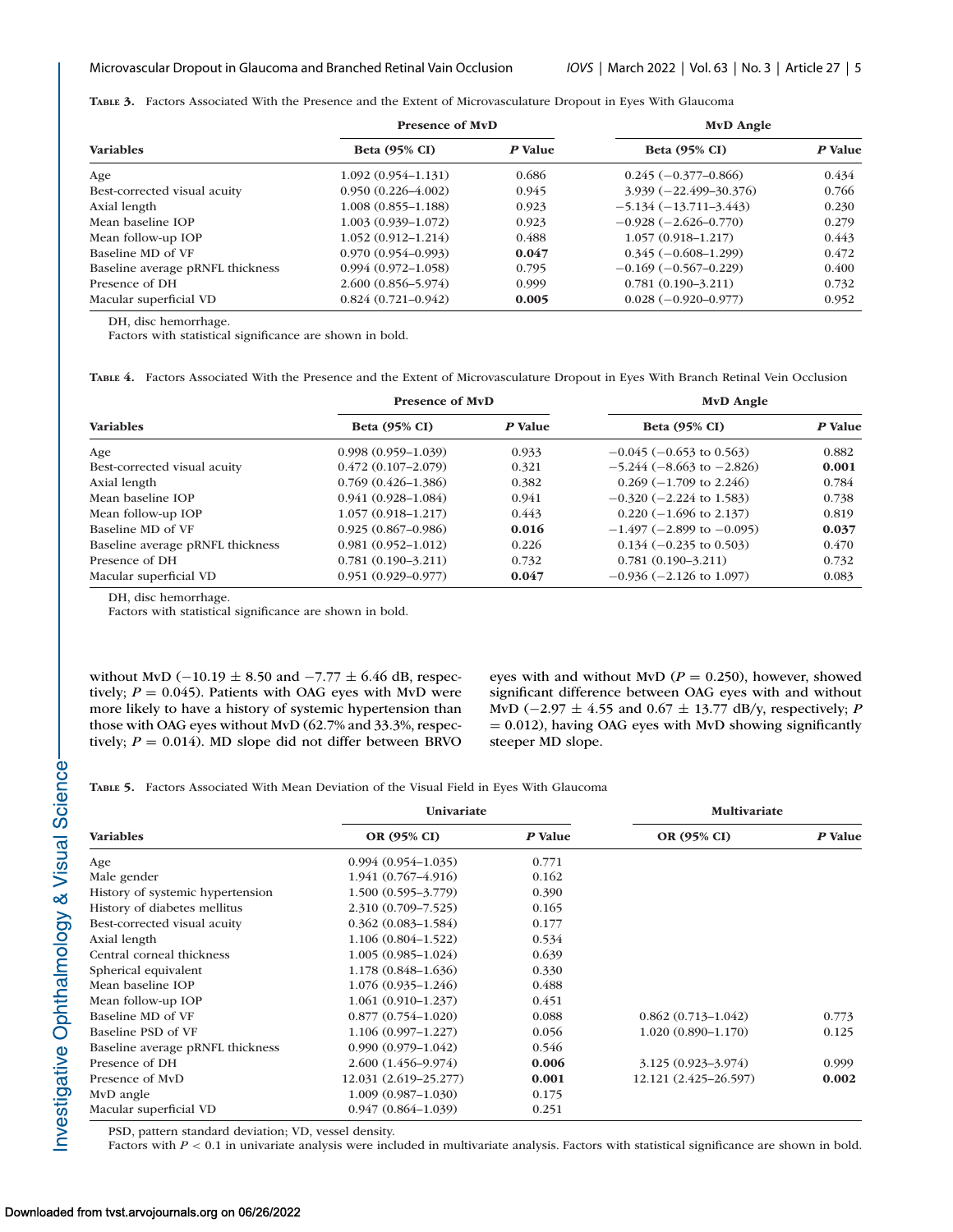**TABLE 6.** Factors Associated With Mean Deviation of the Visual Field in Eyes With Branch Retinal Vein Occlusion

| <b>Variables</b>                 | Univariate             |         | Multivariate           |         |
|----------------------------------|------------------------|---------|------------------------|---------|
|                                  | OR (95% CI)            | P Value | OR (95% CI)            | P Value |
| Age                              | $1.015(0.968 - 1.065)$ | 0.540   |                        |         |
| Male gender                      | $0.861(0.304 - 2.439)$ | 0.778   |                        |         |
| History of systemic hypertension | $1.150(0.399 - 3.313)$ | 0.738   |                        |         |
| History of diabetes mellitus     | $1.594(0.515 - 4.931)$ | 0.419   |                        |         |
| Best-corrected visual acuity     | $0.763(0.418 - 1.075)$ | 0.516   |                        |         |
| Axial length                     | $0.874(0.351 - 2.178)$ | 0.772   |                        |         |
| Central corneal thickness        | $1.003(0.983 - 1.024)$ | 0.770   |                        |         |
| Spherical equivalent             | $1.283(0.914 - 1.801)$ | 0.149   |                        |         |
| Mean baseline IOP                | $1.008(0.925-1.099)$   | 0.853   |                        |         |
| Mean follow-up IOP               | $1.010(0.862 - 1.184)$ | 0.899   |                        |         |
| Baseline MD of VF                | $0.966(0.845 - 1.105)$ | 0.127   |                        |         |
| Baseline PSD of VF               | $1.072(0.980 - 1.172)$ | 0.613   |                        |         |
| Baseline average pRNFL thickness | $0.995(0.938 - 1.183)$ | 0.085   | $0.948(0.919 - 0.995)$ | 0.046   |
| Presence of DH                   | $1.475(0.348 - 6.243)$ | 0.598   |                        |         |
| Presence of MyD                  | $1.826(0.541 - 6.160)$ | 0.332   |                        |         |
| MvD angle                        | $1.023(1.001-1.046)$   | 0.040   | $1.034(1.001-1.067)$   | 0.041   |
| Macular superficial VD           | $0.945(0.911 - 0.973)$ | 0.033   | $0.929(0.890 - 0.951)$ | 0.019   |

PSD, pattern standard deviation; DH, disc hemorrhage.

Factors with *P* < 0.1 in univariate analysis were included in multivariate analysis. Factors with statistical significance are shown in bold.

Regression analysis was performed to determine the factors associated with the presence and extent of MvD in OAG and BRVO eyes. Worse baseline MD of the VF and lower macular superficial VD were significantly associated with the presence of MvD in OAG ( $P = 0.047$  and 0.016, respectively; [Table 3\)](#page-4-0) and BRVO eyes ( $P = 0.005$  and 0.047, respectively; [Table 4\)](#page-4-0). The extent of MvD showed no associations with any other variables in OAG eyes, but, worse BCVA and worse baseline MD of the VF were significantly associated with the extent of MvD in BRVO eyes ( $P = 0.001$ ) and 0.037, respectively).

We performed a univariate regression analysis to investigate the effects of MvD on the MD change of VF in OAG and BRVO eyes [\(Table 5\)](#page-4-0). Worse baseline MD of the VF (Beta: 0.819; 95% CI: 0.622–1.016; *P* < 0.001), thinner baseline average RNFL thickness (Beta: 0.377; 95% CI: 0.254−0.501; *P* < 0.001), presence of MvD (Beta: −5.651; 95% CI: −9.271 to 2.022;  $P = 0.003$ ) were significantly associated with MD slope of the VF in OAG eyes. History of systemic hypertension (Beta: −3.858; 95% CI: −6.790 to 0.925; *P* = 0.011), worse baseline MD of the VF (Beta: 0.608; 95% CI: 0.352– 0.863;  $P < 0.001$ ), thinner baseline average RNFL thickness (Beta: 0.148; 95% CI: 0.010−0.285; *P* = 0.035), and presence of MvD (Beta: −2.729; 95% CI: −5.539 to 0.062; *P* = 0.050) were significant factors associated with MD slope of the VF in OAG eyes in multivariate analysis. In BRVO eyes, worse baseline MD of the VF (Beta: 0.218; 95% CI: 0.044– 0.392; *P* = 0.015), greater MvD angle (Beta: −0.055; 95% CI: −0.105 to 0.005; *P* = 0.033), lower macular superficial VD (Beta: 0.263; 95% CI: 0.017−0.419; *P* = 0.001), and longer follow-up period (Beta:  $-1.613$ ; 95% CI:  $-3.152$  to  $-0.073$ ;  $P = 0.004$ ) were significantly associated with MD slope of the VF in the univariate analysis (Table 6). Worse baseline MD of the VF (Beta: 0.475; 95% CI: 0.227–0.724; *P* = 0.001), greater MvD angle (Beta: −0.055; 95% CI: −0.102 to 0.009;  $P = 0.020$ ), and lower macular superficial VD (Beta: 0.325; 95% CI: 0.132−0.519; *P* = 0.002) were significantly associated with MD slope of the VF in BRVO eyes in the multivariate analysis.

## **DISCUSSION**

In this study, we aimed to determine whether mechanical process within the ONH is crucial to the development of parapapillary choroidal MvD. BRVO manifests as an occlusion of the retinal vessel branches, resulting in RNFL and superficial VD loss, and sometimes VF damage, in the affected region. The frequency of MvD in BRVO eyes in this study was 31.8%, which suggests a relationship between vascular compromise and MvD. However, the MvD frequency in OAG was 63.1% despite matching with BRVO eyes based on age, spherical equivalent, and the baseline MD of the VF. This shows that with similar VF defect, MvD was more frequent in OAG than BRVO eyes. Therefore a glaucomatous process, which is different from vascular insufficiency in BRVO, may mainly or additionally contribute to the development of MvD.

An association between BRVO and glaucoma has been reported in many studies.<sup>15–24</sup> The Ocular Hypertension Treatment Study reported that a higher cup-to-disc ratio was associated with BRVO development in patients with elevated IOP.<sup>25</sup> The prevalence of glaucoma was much higher in BRVO patients than in the general population. In case-control studies, it has also been reported that a history of glaucoma in the contralateral eye was significantly more common in BRVO patients than controls. The association between BRVO and glaucoma suggests that a common pathogenic mechanism may contribute to both diseases.<sup>26</sup> However, OAG has distinct features, such as elevated IOP and LC changes in the ONH, which are usually absent in BRVO. Therefore the glaucomatous process may contribute to MvD development.

Previous studies have demonstrated that OAG eyes with LC defects had lower parapapillary VDs.<sup>5</sup> A larger  $\beta$ -PPA and the presence of an LC defect were associated with choroidal MvD in OAG eyes.<sup>1</sup> Interestingly, this study demonstrated an association between presence of systemic hypertension and MvD development in OAG eyes. Both systemic and ocular factors are thought to contribute to MvD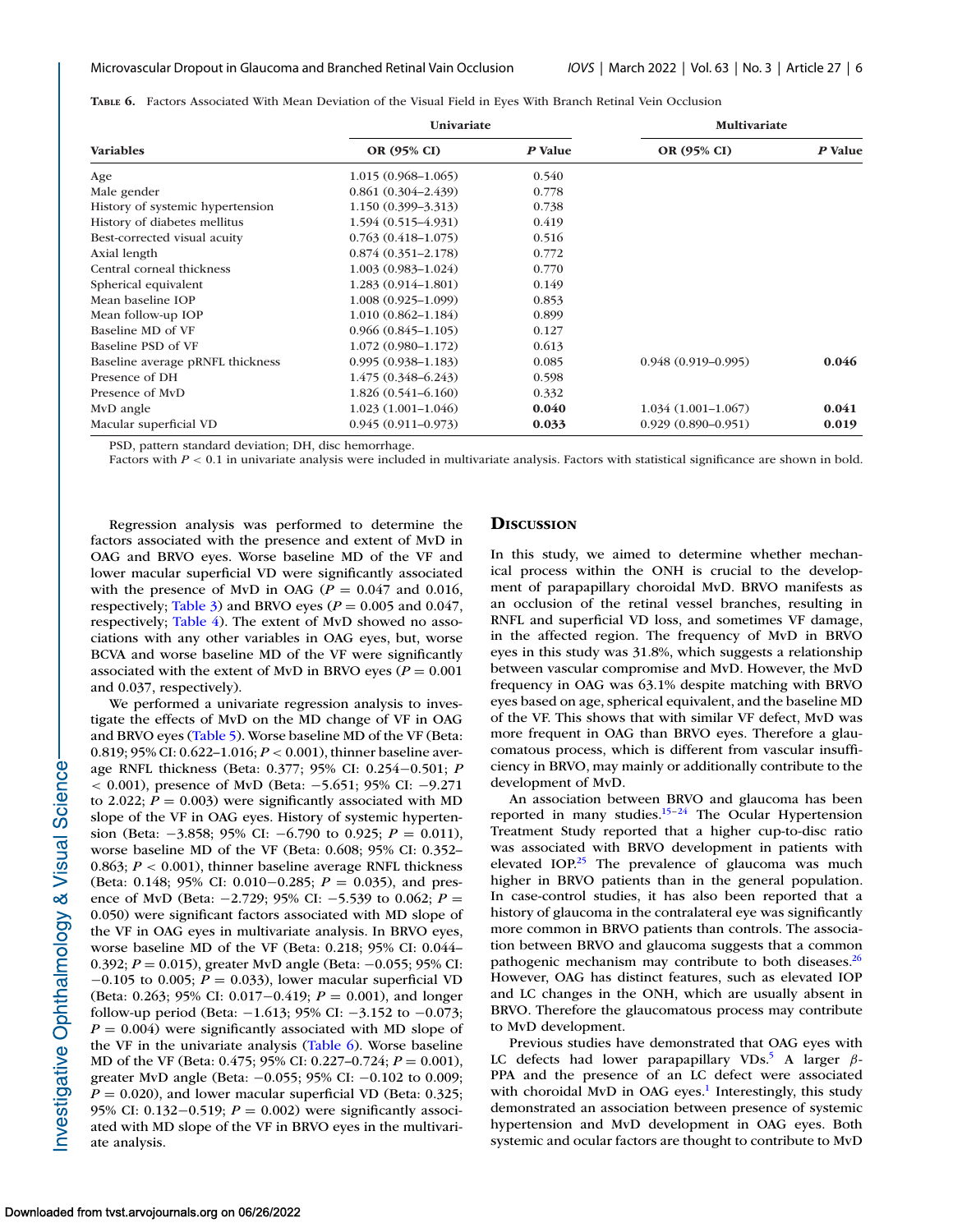development. However, the frequency was about twofold higher in OAG compared to BRVO eyes in this study, suggesting that ONH-related mechanical factors are mainly responsible for MvD development. In our previous study, a higher baseline IOP was significantly associated with the extent of MvD in glaucoma patients. $27$  Therefore it is possible that mechanical factors contribute to MvD, which could explain why MvD is a prominent feature of glaucoma patients but is less common in BRVO (31.8%) and compressive optic neuropathy  $(34.1\%)$ .<sup>10</sup> Mechanical damage within the LC by glaucoma usually involves the inferotemporal region where the lamina pores are larger and have less tissue support. This could explain why MvD location was predominant in the inferior region in OAG. However, the location was predominant in the superior region in BRVO. Vessel occlusion usually involves the superior region due to the effect of gravity, and this may contribute to axonal damage in the superior region. Therefore MvD found in the superior region in BRVO may be a finding secondary to RGC loss in the superior region, suggesting different pathogenic mechanism of MvD found in two diseases.

Studies have demonstrated that OAG eyes with MvD were significantly more myopic than eyes without  $MVD<sup>2,12</sup>$  In our previous study, we found that the extent of MvD correlated significantly with the degree of myopia.<sup>3</sup> Previous studies have suggested that increased mechanical stress on the ONH and peripapillary sclera may compromise the parapapillary microvasculature during eyeball elongation in myopia.<sup>28</sup> Both deformation and strain are notably concentrated in the parapapillary region, where the scleral flange is located.<sup>29</sup> Thus scleral vessels may be subjected to tensile stress, causing deep layer MvD.<sup>2</sup> Myopic eyes undergo axial elongation and scleral deformation in the parapapillary region, which may trigger MvD. If mechanical stress is further increased by an elevated IOP, development of MvD will be exacerbated. $30,31$  This could partly explain the relationship between scleral deformation, detected by OCT, and the presence of MvD in our previous study. $32$  MvD in the parapapillary region compromises the blood supply to the RNFL and optic disc rim, which leads to further progression. All of these findings indicate that mechanical processes within the ONH, such as elevated IOP, LC changes, ONH changes caused by myopia, and scleral deformation may contribute to MvD development.

Although less frequent compared to OAG, the presence of MvD in BRVO eyes and compressive optic neuropathy suggest that it may occur as a result of RGC loss. Direct compression of the optic nerve axons in compressive optic neuropathy may lead to RGC loss and focal dropout of the choroidal lobules supplying the axons, because the local metabolic demand is reduced.<sup>10</sup> A similar phenomenon may occur in BRVO. Vein occlusion causes edema and hemorrhage around the axons, which leads to RGC loss in the area, resembling RNFL defects seen in glaucoma. Vessel occlusion occurs in the inner retinal layer; however, reduced metabolic demand to the axons may reduce deep-layer choroidal microcirculation. Altogether, MvD could be found in eyes with mechanical damage to the ONH as in glaucoma and secondary reduction due to axonal loss in various diseases that compromise the RGCs. Secondary change due to axonal loss may also occur in glaucoma; therefore presence of MvD could be a mixed-up finding of glaucomatous process within the ONH and secondary changes after axonal loss in glaucoma. The findings of the present study add that various pathogenic mechanism may underlie the development of MvD.

The factors associated with MvD in this study were also different between the BRVO and OAG eyes. BRVO eyes with MvD tended to have worse baseline MD of the VF, which was associated with the presence and extent of MvD, along with worse BCVA and reduced macular superficial VD. This could indicate that factors that contribute to RNFL loss contributes to MvD in BRVO. These findings support our hypothesis that the presence of MvD in BRVO may be related to reduced metabolic demands secondary to RGC loss. BRVO eyes with greater vessel occlusion have more extensive ischemia of the inner retinal layer, resulting in greater RNFL loss. These eyes tend to have worse MD of the VF, decreased BCVA, and reduced macular superficial VD after BRVO onset.

Although not clinically significant (mean MD slope, −0.03 dB/y), BRVO eyes with greater MvD angles were at risk of faster MD change of the VF. A greater MvD angle, rather than the presence of MvD, indicates the amount of RGC loss following vein occlusion, and the risk for functional loss. Comparison of the MvD angles between BRVO and OAG eyes showed that the former eyes had significantly greater MvD angles despite a lower incidence of MvD. A greater extent of MvD could indicate greater RNFL loss and reduced metabolic demand resulting MvD in BRVO. On the other hand, OAG with MvD was significantly associated with a history of systemic hypertension. The presence of MvD was associated with worse baseline MD of the VF and reduced macular superficial VD in glaucoma, while it was associated with a greater change of MD of the VF in OAG eyes. However, there were no significant associations with the MvD angle and the MD change of the VF. This indicates that MvD may precede the development of glaucoma and contribute to its progression. Because MvD could be related to the mechanical process underlying glaucoma within the ONH, it may be an important factor in VF progression in OAG.

Our study had several limitations. First, OCT-A imaging is an emerging technique, and the retinal vessel signals evident on en face, deep-layer OCT-A images make it difficult to precisely define the MvD boundaries. Therefore only eyes with clear dropout were considered to have MvD. However, the prevalence of β-PPA did not differ between BRVO and OAG eyes, and the fact that MvD is located within the  $\beta$ -PPA, which has few superficial retinal vessels, reduces the risk of artifacts. Comparison of MvD between BRVO and OAG eyes could be useful in this situation. We excluded BRVO eyes with edema, as it can obscure MvD. Finally, OCT-A imaging was performed several months after the occurrence of MvD, which could have affected our findings.

In conclusion, MvD was a more prominent finding in OAG compared to BRVO eyes. The MvD frequencies were 31.8% and 63.1% in age, spherical equivalent, and the baseline MD of the VF matched BRVO and OAG eyes, respectively. This suggests that the glaucomatous process contributes to MvD development. Presence of MvD was associated with different factors in BRVO and OAG. The presence of MvD was important in OAG, while the extent of MvD was important in BRVO, in terms of its association with MD change of the VF. These findings suggest that the pathogenesis of MvD may differ between BRVO and OAG. Longitudinal studies are required to confirm our findings.